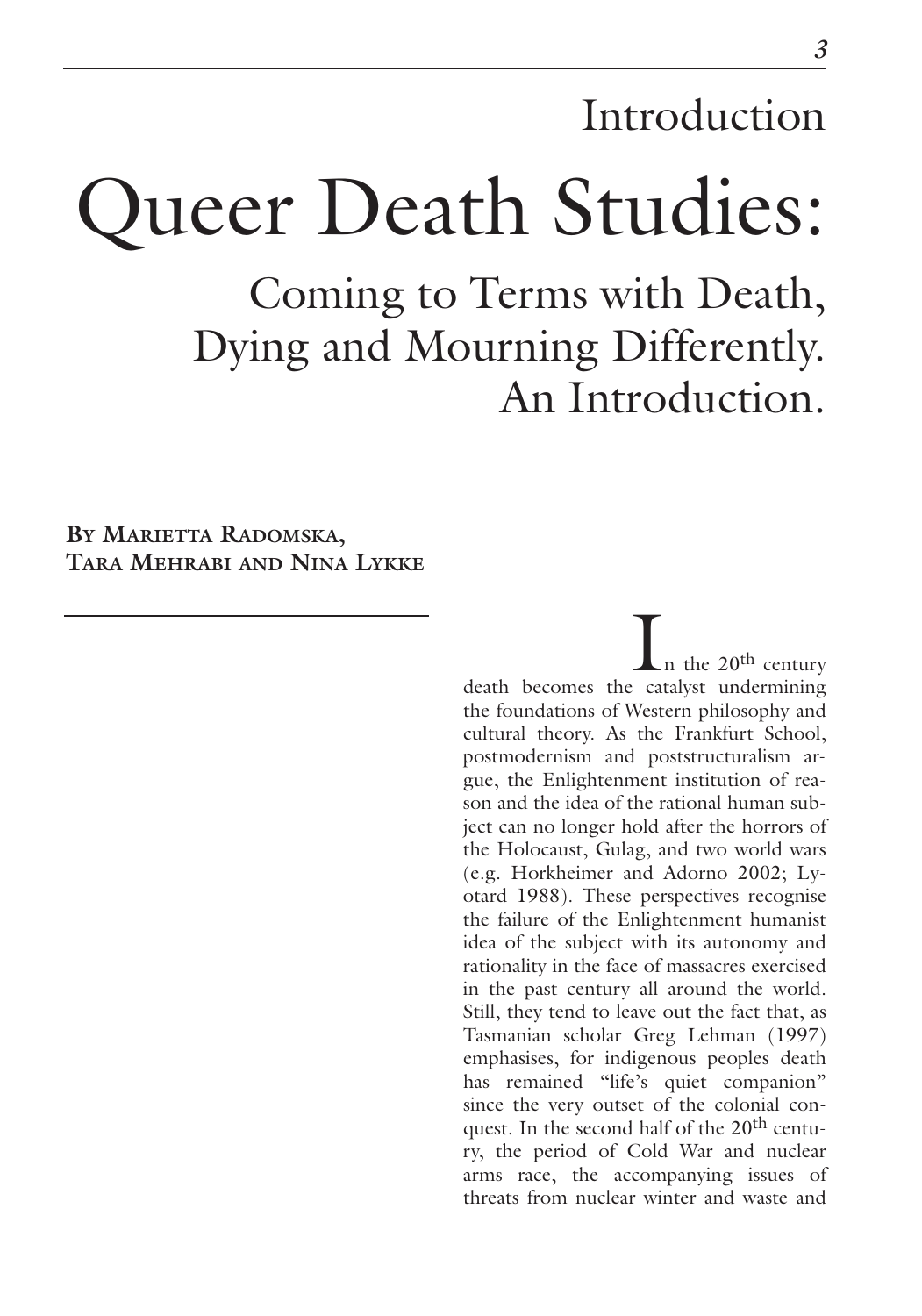its impact on the present and future generations, as well as continued post/colonial violence, extraction and slaughter pushed questions of death and genocide to visible planetary scale issues which, helped by the unfolding of global media networks, became crucial components of both public discourse and the cultural and social imaginaries along these lines.

Yet, over the past decade, a shift has taken place in tandem with the ecological and climate change crises becoming visible also on a planetary scale. In the Global North, during the cruelly optimist neoliberal 'endof-history' and 'end-of-nuclear-war-threat' era after the fall of the Berlin Wall and the Soviet Union, death has sometimes been perceived by the white middle classes as something 'distanced' in temporal, social, and/or geographical terms. However, with the accelerating impacts of toxic environments, the global warming and climate change broadly speaking, on the one hand, and the rise of far-right political movements in Europe and beyond, on the other, death is becoming part and parcel of reality in new ways – an affair intimately weaved in the tissues of everyday life. In the context of the current environmental crises, the degradation of natural resources transforms certain habitats into unliveable spaces, affecting thus both human and nonhuman communities and ecosystems. Simultaneously, social and economic inequalities and geopolitical, social and symbolic violence expose differential vulnerabilities of groups and individuals. Both global and local mechanisms of necropolitics (Mbembe 2003) exert their power over the lives and deaths of populations, making some deaths more grievable than others (Butler 2004), while unsustainable living conditions and environments contribute to increased mortality rates and the extinction of species. At the same time, modern biopolitical agendas with 'cruel optimism' (Berlant 2011) keep promising the eventual abolishing of death through technoscientific advances. All these issues not only raise the question of what it means to live in ecological and social proximities of death, but also make us realise that concepts, articulations and stories at hand are insufficient to account for the complex problematics of death, dying, and mourning in the present times, when some communities and individuals are still deemed to be "worth less than" (Braidotti 1994) others.

While natural sciences emphasise the interdependence of human and the environment, Western cultural imaginaries keep drawing a dividing line between humans and nonhuman others, particularly visible in relation to death. In such a context, dying is perceived simultaneously as a process common to all organisms and as an event that distinguishes the human from other creatures (cf. Schopenhauer [1844] 1969; Heidegger [1953] 2010; Calarco 2008); the human subject is supposed to potentially be privileged by having an afterlife, either, in the Christian tradition, in the shape of an immortal soul, or in the secular-humanist sense as a posthumously memorised subject. A prerequisite for this kind of privileged afterlife is that the passed away subject is not located beyond the boundaries of what is considered grievable (Butler 2004) in terms of citizenship, migrant status, geopolitical positioning, racialisation, class, gender, sexuality, dis/ability, etc. In addition to these clusters of hierarchical divisions between humans and nonhumans, and between grievable and non-grievable lives, it is also to be noted how the biopolitical agendas of Western modernity tend to present the death (of privileged citizens) as something to be eradicated altogether in favour of survival in a secular biomedical perspective.

# DEATH STUDIES AND QUEERFEMINIST CRITIQUES

Arguably, the questions of death and dying have been present in Western philosophy and cultural narratives since antiquity (e.g.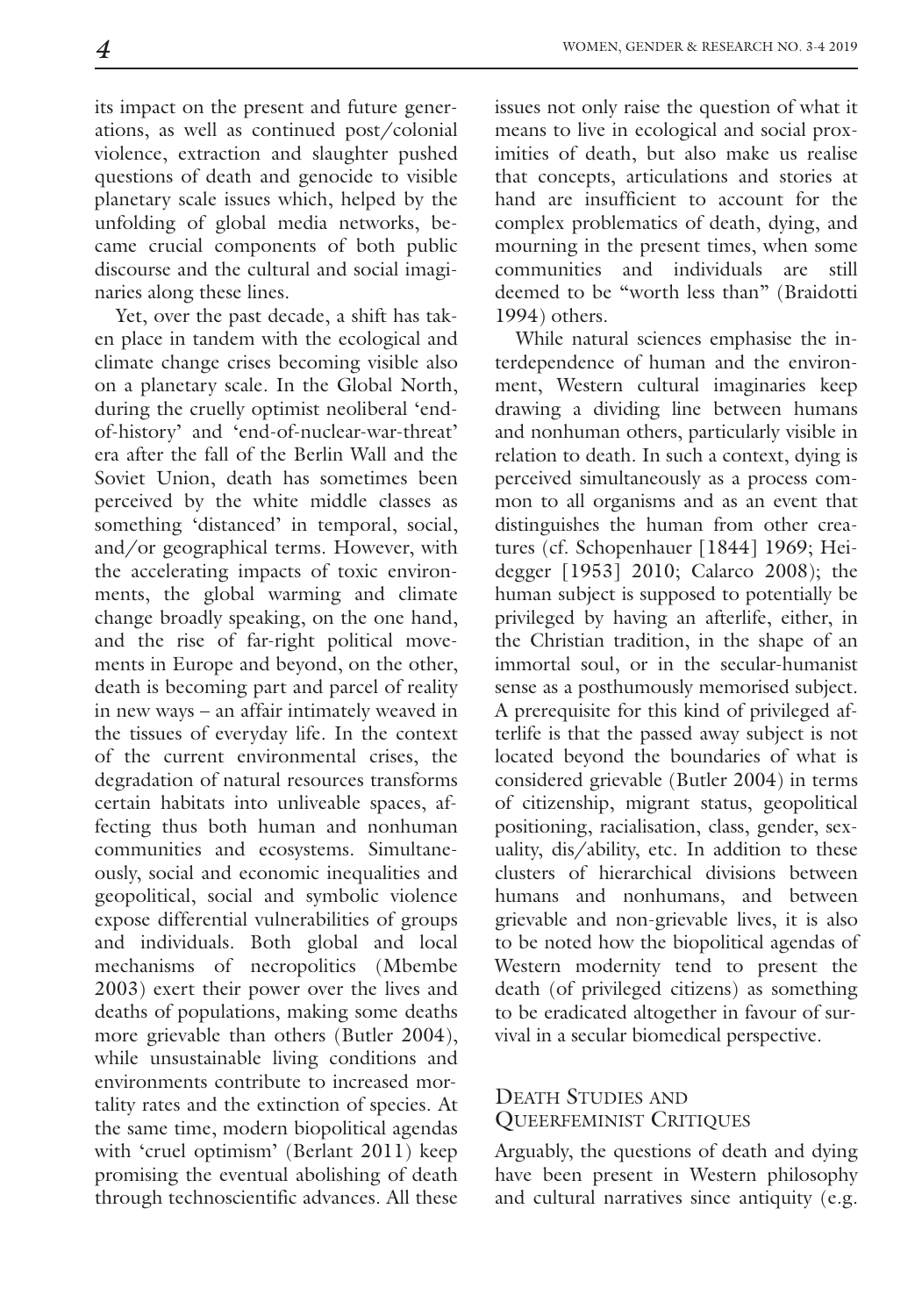Plato 1914, Apology*;* Aristotle 1984, *The Nicomachean Ethics*; Epicurus 1926, *Letter to Menoeceus*). While these perspectives explore both ontological and axiological aspects of death, they are primarily concerned with the death of human individuals, seen from the point of view of the normative sovereign subject (e.g. Bradley, Feldman and Johansson 2013). Another line of Western research on death is related to literary, visual, and musical studies, investigating artistic articulations of affective landscapes of death, dying and mourning, but again with a strong focus on human death, understood as exceptional (e.g. Guthke 1999). Furthermore, questions around death, human remnants and the cultural and medical aspects of dying have been studied from anthropological, sociological, historical, and psychological perspectives, next to the biomedical ones. Since its establishment as a research field in the 1970s, Death Studies has drawn attention to the questions of death, dying and mourning as complex and multifaceted phenomena that require interdisciplinary approaches (e.g. Fahlander and Oestigaard 2008; Åhrén 2009; Gunnarson and Svanaeus 2012). Three academic journals: *Death Studies*, *Omega* and *Mortality* mark the field.

Yet, the engagements with death, dying and mourning constitutive of conventional Death Studies' research (e.g. Kearl 1989; Kasher 2007), need to be taken critically further, among others, where they have been constrained by *normative* notions of the human subject; the human/nonhuman divide; continuing bonds; family relations and communities; rituals; and experiences of mourning and bereavement. Individuals who do not fulfil the conditions of the normative idea of the human (usually imagined to be white, middle-class, heterosexual, cisgendered, and able-bodied) tend to be ignored in dominant stories on death, loss, grief and mourning. Moreover, the current environmental crisis seems to produce new kinds of planetary consciousness about living in ecological and social proximities to extinction**,** which also gives rise to demands for new kinds of stories of death, dying and mourning.

The emerging field of Queer Death Studies (QDS), which the present special issue contributes to fostering, tries to overcome the problems of traditional Death Studies by addressing issues of death, dying, mourning and afterlife in a queering, relentlessly norm-critical mode, questioning ontologies, epistemologies and ethics, as well as bio- and necropolitical agendas, while affirmatively looking for alternatives. This implies, for example, attending to issues of diverse cultural, socio-political, historical and economic conditions; to entangled relations between human and the environment in the context of the Anthropocene; and to differential experiences of marginalised communities and individuals excluded from hegemonic discourses on death, loss, grief, and mourning. Queer Death Studies draws critical attention to discourses on death and mourning associated, for example, with heteronormative models of family bonds; with chrononormative modes of life; with norms for intergenerational relations; with 'proper' responses to biopolitical regimes of healthand life-normativity; with normative demands to consider life-threatening diseases from the perspective of a heroic battle against an 'enemy' rather than trying to engage with the life/death thresholds in less rigid and more (self-)caring and -loving ways. Along these lines Queer Death Studies also focuses on contemporary forms of necropolitics, i.e. mechanisms of power that force certain bodies into liminal spaces between life and death (as in the case of refugees whose lives in detention camps across Europe are turned into the state of 'social death' (Mirzoeff 2019)).

Thus, QDS emerges as a transdisciplinary field of research that critically, (self) reflexively and affirmatively investigates and challenges conventional normativities, as-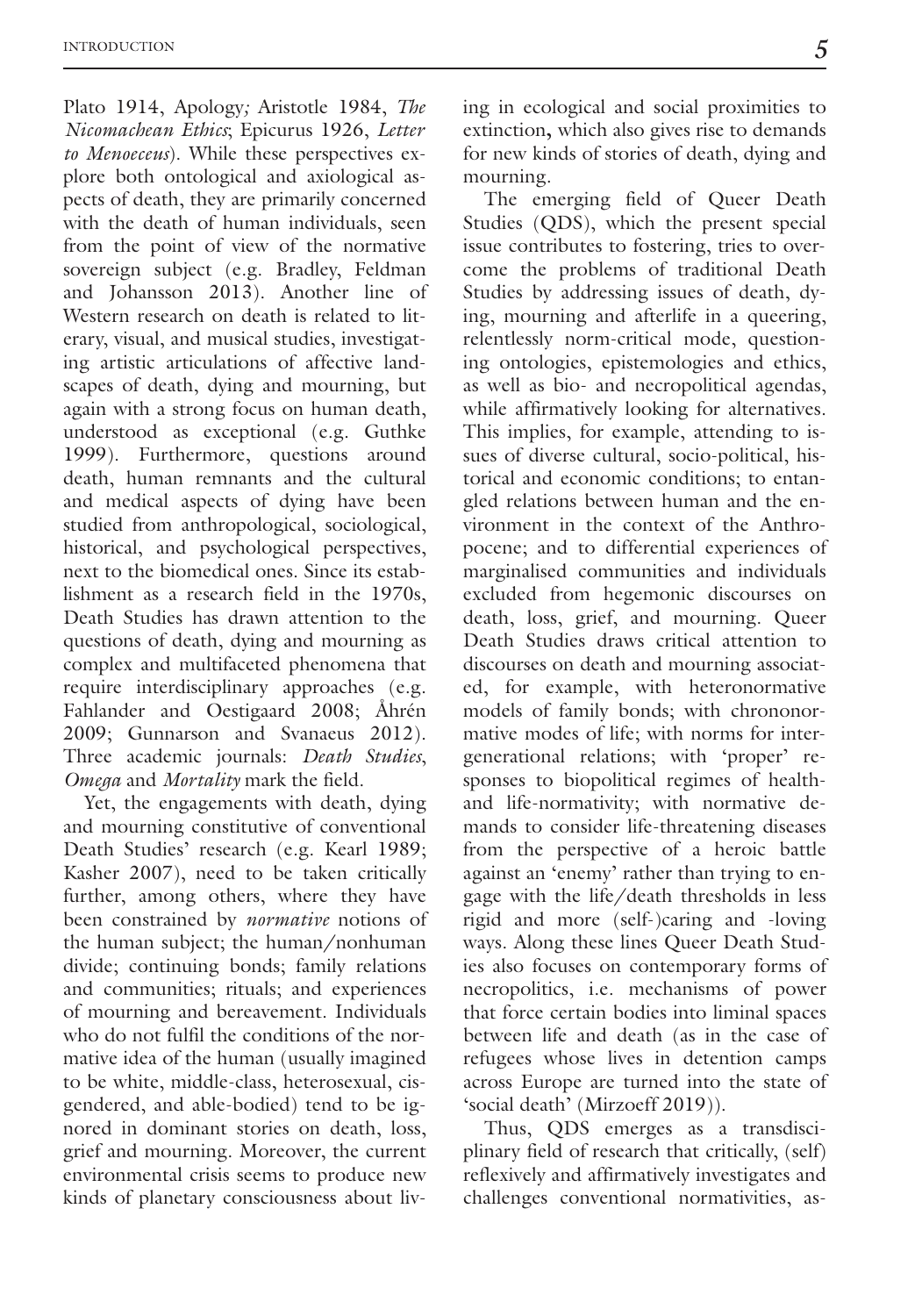QDS has been consolidated through the workings of Queer Death Studies Network (QDSN) <sup>1</sup> that was officially launched at the G16: Swedish National Gender Research Conference in Linköping in 2016. To date, the network has hosted three international workshops and has worked on a series of joint publications (the present volume and a special issue of *Australian Feminist Studies* forthcoming in spring 2020, among others), which all have contributed to further development of transversal dialogues among academics, activists, artists and other practitioners.

By bringing together conceptual and analytical tools grounded in feminist materialisms and feminist theorising broadly speaking (e.g. Braidotti 2006; MacCormack 2012; Franklin and Lock 2003), queer theory (e.g. Haritaworn, Kuntsman and Posocco 2014; Ensor 2015) and decolonial critique (e.g. Fanon 1965; Mignolo 2011; Tlostanova and Mignolo 2012; Anzaldua 2015), Queer Death Studies strives to advance methodologies and understandings that critically and creatively attend to the problem of death, dying and mourning in current environmental, cultural, social, bioand necropolitical contexts.

# QUEERING DEATH STUDIES

While searching for alternative articulations, silenced narratives and different stories, Queer Death Studies unpacks and questions normativities (Chen 2012; Sandilands and Erickson 2012) that often frame contemporary discourses on death, dying and mourning. In the context of QDS, to queer issues of death, dying and mourning means to unhinge certainties, "undo normative entanglements and fashion alternative imaginaries" beyond the exclusive concern with gender and sexuality, often associated with the term 'queer' (Giffney and

QDS refers to both: (1) a noun/an adjective employed in researching and narrating death, dying and mourning in the context of queer bonds and communities, where the subjects involved, studied or interviewed and the relations they are involved in are recognised as 'queer'; and (2) a verb/an adverb that describes the processes of going beyond and unsettling (subverting, exceeding) binaries and given norms and normativities. Consequently, 'queer' becomes both a *process* and a *methodology* that is applicable and exceeds the focus on gender and sexuality as its exclusive concerns. As Giffney and Hird emphasise, queer theorising is characterised by "a spirit of critique (…) a respect for difference, dedication to self-reflexivity, and drive towards revision", combined with 'openness' to different frameworks and analytical tools as well as "a commitment to foregoing ownership of the word 'queer'" (2008, 4). In its critical, creative and transdisciplinary efforts, QDS strives to challenge understandings of death, dying and mourning anchored in and structured by the hegemony of heteronormative narratives (e.g. Lykke 2015; 2018; Alasuutari 2018, forthcoming); of the white Western subject and its relations (e.g. Snorton and Haritaworn 2013; Haritaworn, Kuntsman and Posocco 2014; Lykke 2019); human exceptionalism (MacCormack forthcoming 2019; Mehrabi 2016; Radomska 2018; forthcoming 2019; Lykke forthcoming 2020); and technologisation/medicalisation of death (e.g. Adrian forthcoming 2020), among others. Consequently, QDS opens up a space where death, dying and mourning are considered critically, creatively, 'transversally' (Guattari 2008) and in an ecological manner, that is, "going beyond the separate boxes of disciplines (…) and remaining attentive to the ever-changing geo-political, social, cultural and environmental conditions" (Radomska 2017, 379).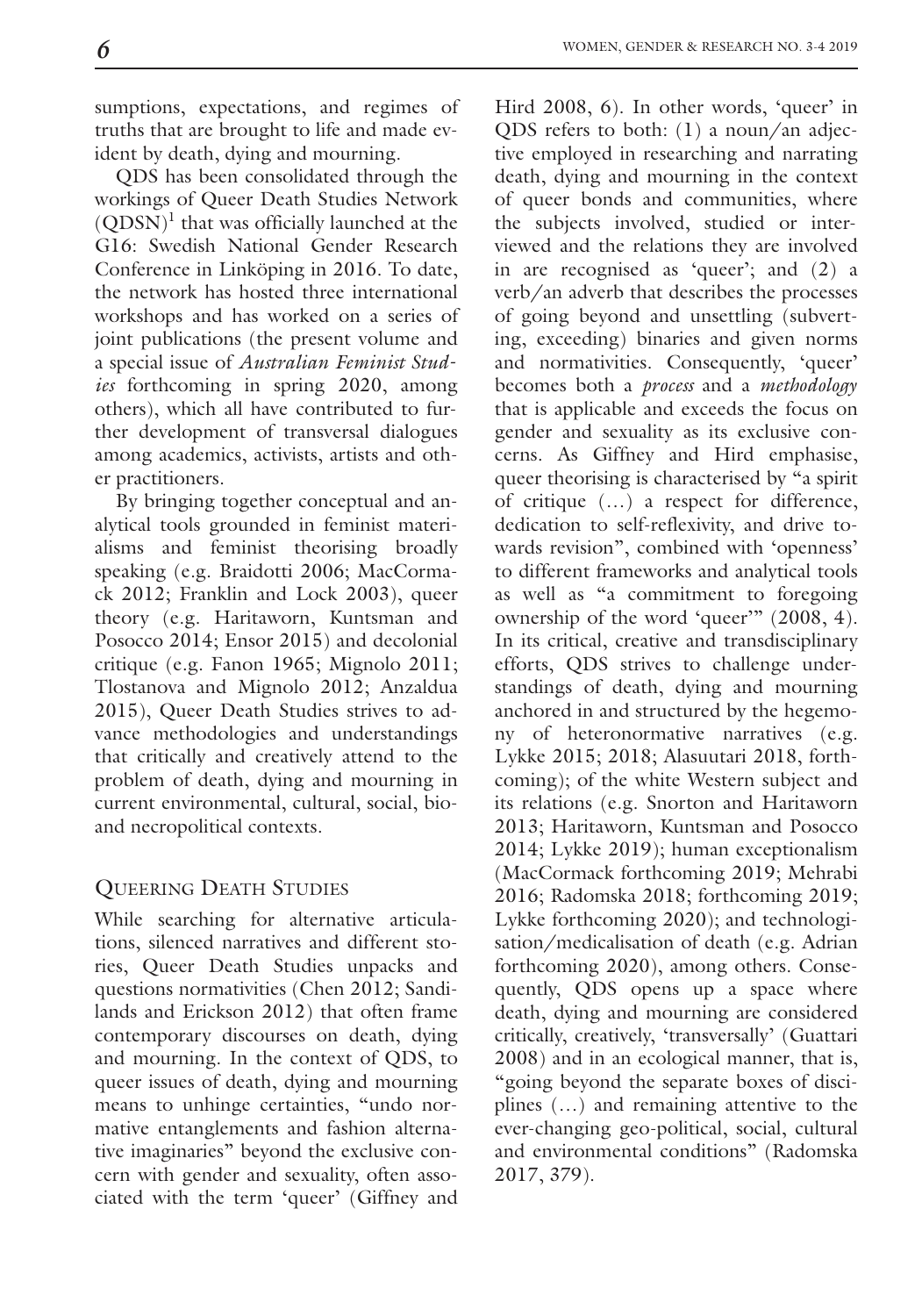# THREE OVERARCHING THEMES

In particular, in this special issue we aim to rethink death, dying and mourning through theoretical and methodological modes of *queering*. These modes are mobilised under three overarching themes: (1) queer (necro)politics, which focuses not only on regimes and technologies that subjugate "life to the power of death" (Mbembe 2003, 39), while rendering some lives more grievable than others, but also, on queer modes of resistance; (2) posthuman ethico-politics of death, which seeks to problematise and undermine human exceptionalism, while exploring human/nonhuman relationalities in the context of death and dying; and (3) queering death and mourning, which concentrates on nonnormative practices of remembering and mourning the dead.

The issue opens with three articles which reflect on the multi-layered power relations that enact unjust modes of dying, un/grievable deaths and un/liveable lives within homonationalist, heteronormative and cis-normative frames governing life and death in contemporary society. In the article *The trouble with 'truth'. On the politics of life and death in the assessment of queer asylum seekers*, Marie Lunau explores death and dying in the context of queer asylum seeking in Denmark. Conducting in-depth interviews with asylum seekers and drawing on their lived experiences, Lunau explores the 'necropolitcs' (Mbembe 2003) of the asylum-seeking procedures and the white heteronormative assumptions about 'true' queerness that manage the life and death of her informants in these processes. She argues that the asylum seeking process has the performative power not only to kill or to let someone die but to keep a person in a state of 'slow death' (Berlant 2007) and non-living as their "hope of life, asylum and citizenship are infused with deathly practices and normative imaginaries of truthful queerness".

In their discussion of queer (necro)poli-

tics, titled *Constructing Injustice Symbols in Contemporary Trans Rights Activisms*, David Myles and Kelly Lewis focus on mourning practices related to the unjust death of trans\* individuals. Using Judith Butler's concept of 'un/grievable lives' (2004), they analyse the iconic deaths of Jennifer Laude who was murdered by an American soldier in the Philippines in 2014; Hande Kader, a Turkish activist who was raped and murdered in 2016; and Marsha P. Johnson, an American activist who died in 1992 under suspicious circumstances. The two authors situate their analyses at the intersection of online Death Studies and activism, discussing how – through the use of the social media and other online platforms – trans\* rights activists, make (online) grief politically productive. In other words, they show that ritualised forms of visual practices such as circulating the images of the deceased with hashtags, for instance *#JusticeForJennifer*, *#JusticeForHande*, and *#JusticeForMarsha* enacts trans\* deaths as not only privately grievable but deserving to be publicly mourned. They argue that such public mourning brings to the fore the brutality of crimes against trans\* individuals and constructs the murders as symbols of injustice which highlight the inability of white, cis-normative and heteronormative justice systems to treat these deaths on an equal ground. At the same time, (online) public mourning makes these deaths visible across geopolitical boundaries and creates communities through solidarity and shared mourning.

The third piece that queers (necro)politics in this issue is an artistic contribution by Danish underground death metal band Kami who describes their music as 'near death metal': nearly dead but not quite yet. Throughout their lyrics, and in the accompanying introduction, they explore topics of loss, death, transformation, futility and anger. In their piece *Fleshraven*, inspired by Edgar Allan Poe's famous gothic poem *The*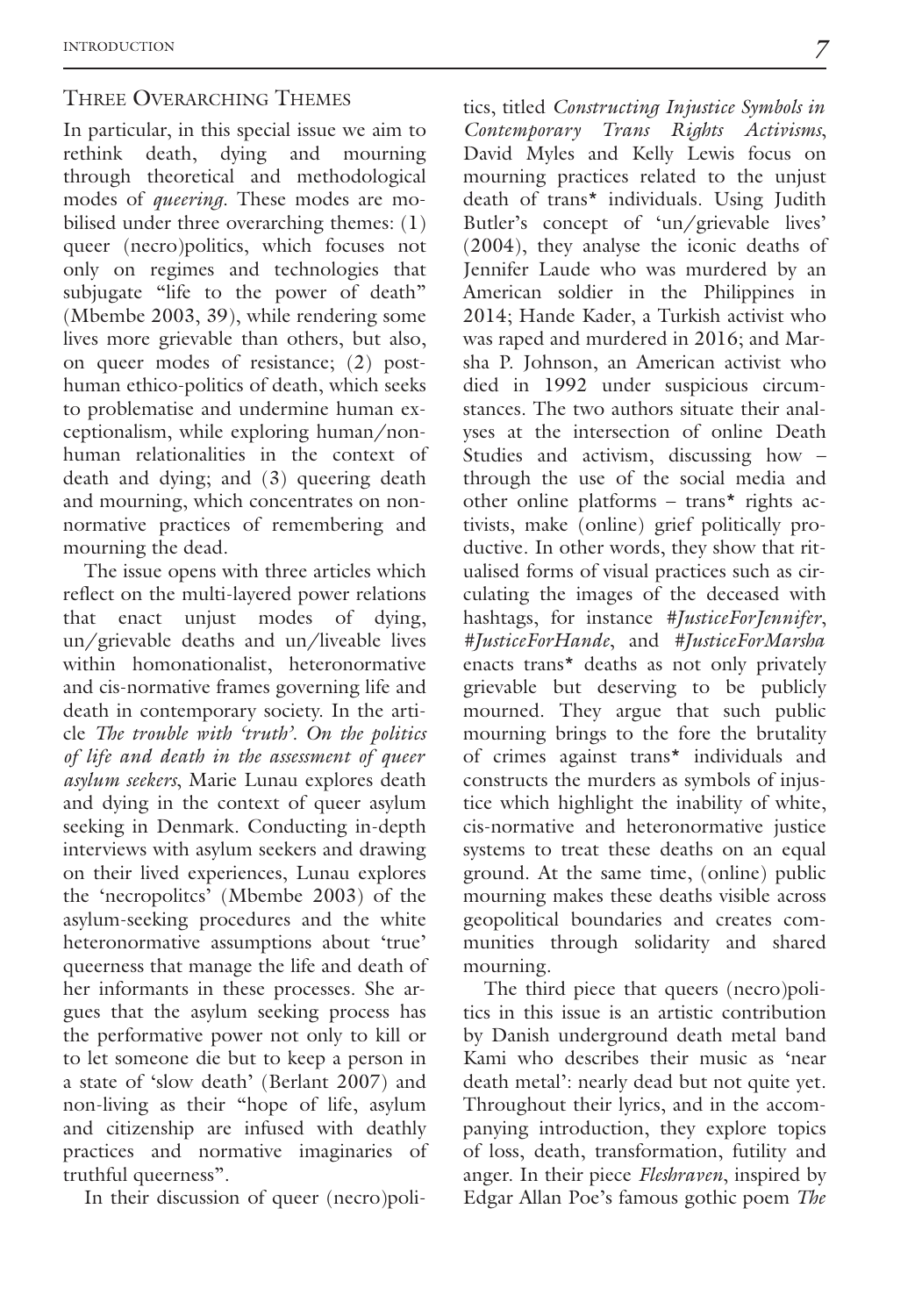*Raven*, Derrida's notion of a 'monstrous future' and Michel Foucault's critical notions of power are employed in order to explore the inhuman policies regarding boat refugees in the Mediterranean.

The other two artistic pieces by Kami: *The Dark Multiple* and *The End* are grounded in the second theme of this special issue, that is, the posthuman ethicopolitics of death. Moving away from the human subject ('always already' marked by social axes of power, such as gender and race), these two artistic pieces undo the singular subject in favour of a more-than-human assemblage of microbial and microscopic entities, which invites a rethinking of life and death as always already intertwined. While *The End* takes extinction in the face of environmental changes – 'the end of the world' – as well as decay and decomposition seriously, it does not hold nostalgia for the modernist human subject. Instead, it approaches death as transformation and a material process in which death not only brings life, but where "death is life".

Contributing to a posthuman ethicopolitics of death that queers the binaries of life/death, and the human/nonhuman, Vanbasten de Araújo rethinks these notions in the article *'Life Without Humankind' – queer death/life, plastic pollution, and extinction in "An Ecosystem of Excess"*. The article puts focus on artist Pinar Yoldas's *An Ecosystem of Excess* (*EOE*) (2014). As presented in the artwork, what happens if life emerges out of the plastic debris-filled ocean caused by the capitalist consumerist culture that is pushing life to the brink of extinction? De Araújo argues that such artistic works are not only bringing together art, science and speculative imagination of potential futures, but also enact forms of activism and concrete political interventions here and now that encourage us to rethink the relation between the human and the nonhuman in terms of ecosystems. In other words, such artworks are "forces of resistance" that remind us that no one

lives or dies alone, but we, human and nonhuman, are all interconnected. De Araújo argues that such forms of resistance queer death, life, and extinction beyond the hegemonic representations "in which the human experience prevails". In queering the temporalities of extinction, in which human extinction is no longer the marker of the end of the world, de Araújo explores the potentiality of "a future ecosystem without the human".

Thinking about death in the Anthropocene is also present in Salome Rodeck's article *Dying with "Infinity Mushrooms" – Mortuary Rituals, Mycoremediation and Multispecies Legacies,* which takes as its point of departure that it is not only plastic that is polluting the environment after all but also contemporary funeral practices. Inspired by artist and designer Jae Rhim Lee's "Infinity burial project", Rodeck discusses infinity mushroom as an alternative 'greener' burial method that can potentially limit the polluting effects of contemporary Western funeral practices. Rodeck argues that infinity mushrooms problematise the cultural taboos of corporeal decomposition that threatens human exceptionalism and instead places the human corpse in nature as part of the ecosystem, queering the binary between life and death. Infinity mushrooms, she writes, takes the "material reality of decaying and the implications of dying in a polluted world" as its point of departure. Thinking together with scholars such as Stacy Alaimo, Donna Haraway and Anna Tsing, Rodeck elaborates on the inseparability of human existence from "the flow of matter, toxic and otherwise", while simultaneously highlighting that humans need (microbial) others not only in life but also in death. Rodeck suggests that thinking with mushrooms as 'oddkin' (Haraway 2016) generates new practices of mourning that understand death as a multispecies material transformation.

Thinking about mourning as a posthuman issue is also present in Agnieszka Kot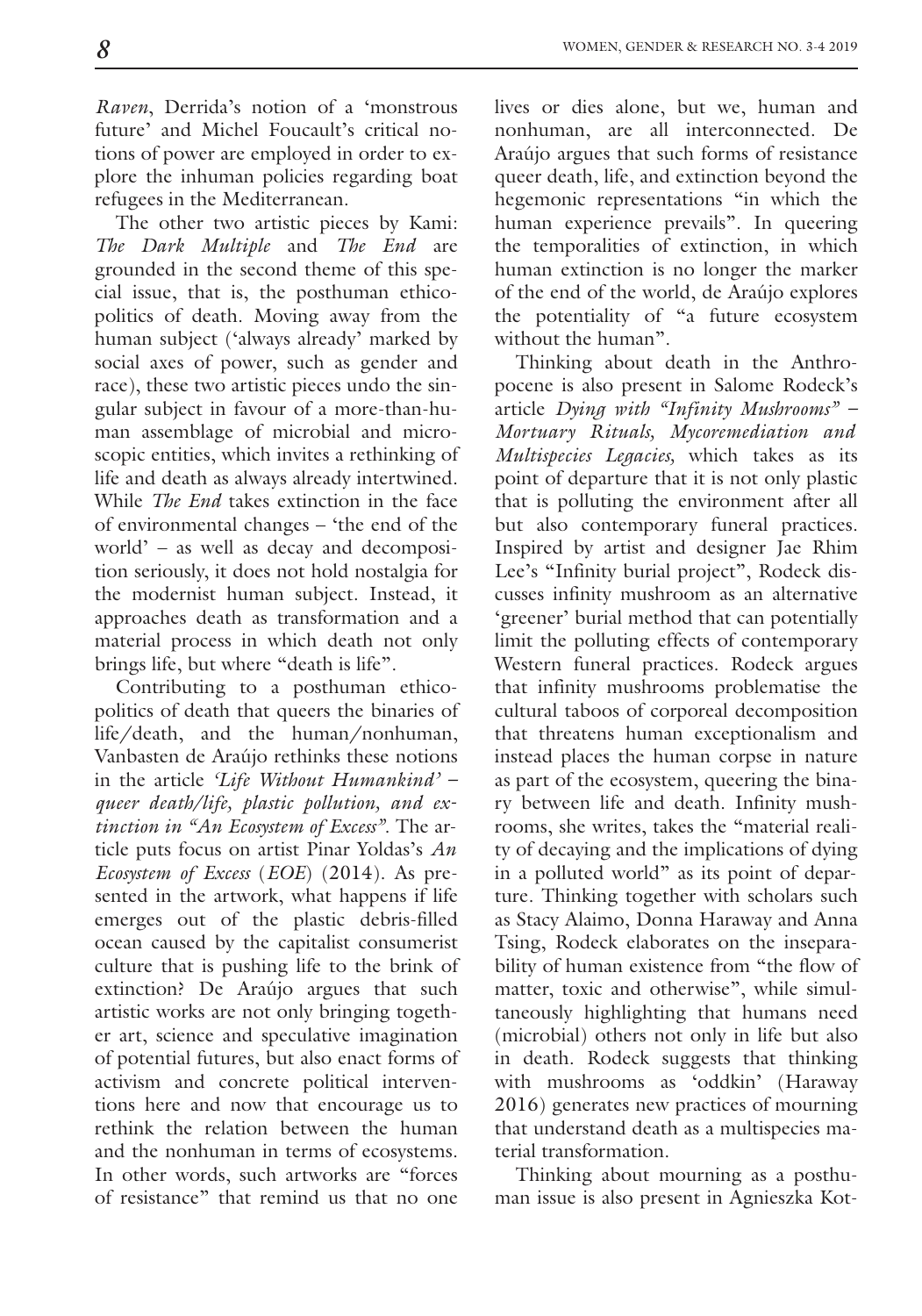wasińska's article *Beyond Death and Mourning in "A Dark Song" and "We Are Still Here"* that contributes to the third theme in this special issue: queering death and mourning. Kotwasińska analyses two recent horror movies: *A Dark Song* (2016) and *We Are Still Here* (2015). She discusses how staying with spectral soundscapes in these movies queers ontologies of death when the eye is denied the pleasure of seeing/knowing. On the one hand, she critically reflects on the heteronormative and gendered aspects of grief represented in these movies. On the other hand and turning her analytical focus from the visual and the gaze to the sound and affect, Kotwasińska asks how we can "think/feel death differently" beyond ocular modes of knowing vital to the Western epistemic culture. Drawing on both Ewa Domańska's concept of necrovitalism (2017) and Rosi Braidotti's neovitalism (2006) and reading them through the affective medium of sound, Kotwasińska shows how, in these movies, death is a continuum of *zoe* rather than an "ambiguous end of *bios*".

Katja Herges' article *From Becoming-Woman to Becoming-Imperceptible: Self-Styled Death and Virtual Female Corpse in Digital Portraits of Cancer* is also situated within a neovitalist conceptualisation of death, dying and mourning, exploring boundaries between personal death of a human subject and death as an impersonal becoming-imperceptible and becomingcorpse (e.g. Braidotti 2013). In the article, Herges explores links between femininity, death, and impersonalised (Western) icons of the dead female body, and how they are critically and norm-disruptively enacted in multiple ways in a series of camp photoshoots (published, among others, as social media portraits), which 19-year old Nana Stäcker and her mother, Barbara Stäcker, collaboratively constructed, while Nana was dying from cancer (Ewing sarcoma). Herges focuses on the ways in which the photo-shoots articulate processes of (self-)

styling, staging and aesthecising Nana's becoming corpse, her move from personalised human subject to impersonal corpse. But, according to Herges, Nana is also reclaiming agency, self-care and relationality, while she – together with her mother and other relations – (self-)styles her death through queer assemblages of postmodern fashion photography, cancer narratives, gothic representations of the female corpse, and social media self-styling. Borrowing Braidotti's concepts of becoming-woman and becoming-imperceptible, Herges argues that Nana's images provide a posthuman articulation of a queer feminine subjectivity that helps Nana and her mother in the process of mourning and "reconceptualising individual death into an impersonal life-death continuum".

The last contribution, *Mourning My Mother: An Exploration of the Complex Emotions Elicited by the Terminal Illness of an Estranged Parent*, by Anne Bettina Pedersen queers mourning from an intergenerational perspective, disrupting norms for how a dutiful daughter normatively is expected to enact unconditional compassion, relate to, care for and mourn her mother, even if the encounters with the mother since childhood have been perceived as toxic and abusive. In the article, based on an autophenomenographic analysis, which combines a deeply personal and highly political approach, Pedersen reflects on the relationship with her estranged mother on the occasion of the message that the mother had been diagnosed with terminal cancer. Through autobiographical, poetic vignettes, Pedersen explores queer modes of grieving and mourning that go beyond the normative frames of mother-daughter relations. She brings to the fore the complexity and multiplicity of emotions that are silenced and undertheorised because of cultural taboos associated with family estrangement, especially between daughter and mother. She discusses the potential vulnerability that is intrinsic to relations of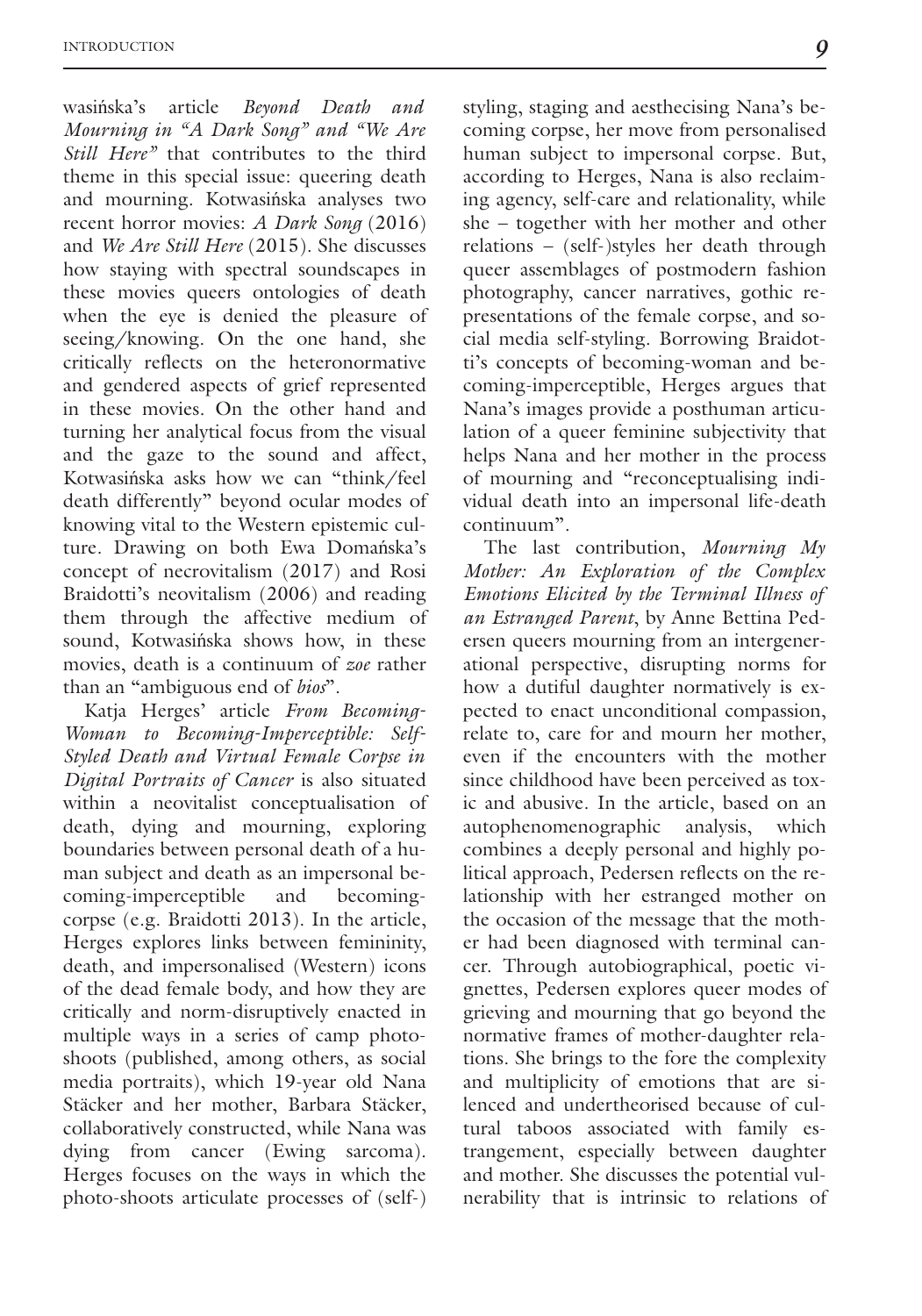care with an estranged mother, and the harm that a process of (re)mourning and (re)grieving potentially might generate. In other words, through poetic reflection and autophenomenographic analysis, Pedersen suggests that "denial of care for an estranged parent translates into self-care and self-preservation", as well as care for her own daughter.

Marietta Radomska, PhD, Postdoc, Linköping University, Sweden (Gender Studies); Visiting Postdoc, Univ. of Helsinki, FI (Art History); Codirector of The Posthumanities Hub; founder of The Eco- and Bioart Research Network; founding member of Queer Death Studies Network and Network for ECOcritical and DECOlonial Research; philosopher and posthumanities scholar.

Tara Mehrabi, PhD, is a lecturer at the Centre for Gender Research at Karlstad University, Sweden and a founding member of Queer Death Studies Network. She is a feminist technoscience-, transdisciplinary gender studies- and posthumanities scholar. Her current research interests are issues of body, health, technology and life/death.

Nina Lykke, Prof. Em. Dr. Phil., Gender Studies, Linköping University, Sweden; founding member of networks for Queer Death Studies, ECOcritical and DECOlonial Research. Current research: death, mourning, and spirituality in posthuman, queerfeminist and decolonial perspectives; queering of cancer; autophenomenography; poetic writing; intersectionality debates.

### **NOTE**

See: https://queerdeathstudies.wordpress.com/ (accessed 31 May 2019)

#### **REFERENCES**

· Adrian, S. W. Forthcoming 2020. Diffracting Broken Hearts: Living Response-ably with Technologies of Death and Dying at the Beginning of Life. *Australian Feminist Studies.*

· Åhrén, E. 2009. *Death, Modernity and the Body:*

*Sweden 1870-1940.* Rochester: University of Rochester Press.

· Alasuutari, V. 2018. Queerit perheet ja läheisen kuolema [Queer Families and the Death of a Loved One]. In: Eerola, P. and Pirskanen, H. eds. *Perhe ja tunteet*. Helsinki: Gaudeamus, 185-201. · Alasuutari, V. Forthcoming. Queer-ystävyys perheenä ja tukiverkostona [Queer Friendship as a Family and a Support Network]. In: Lahti, A., Aarnio, K., Moring, A. and Kerppola-Pesu, J. eds. *Perhe- ja läheissuhteet sateenkaaren alla*. [*Family and Kin Bonds under the Rainbow*] Helsinki: Gaudeamus.

· Anzaldua, G. E. 2015. *Light in the Dark/Luz en Lo Oscuro: Rewriting Identity, Reality, Spirituality.* Durham: Duke University Press.

· Aristotle. 1984. Nichomachean Ethics. In: Barnes, J. ed. *The Complete Works of Aristotle: The Revised Oxford Translation*. Princeton: Princeton University Press 3718-4010.

· Berlant, L. 2011. *Cruel Optimism.* Durham: Duke University Press.

· Bradley, B., F. Feldman, and Johansson, J. 2013. *The Oxford Handbook of Philosophy of Death.* Oxford: Oxford University Press.

· Braidotti, R. 1994. *Nomadic Subjects: Embodiment and Sexual Difference in Contemporary Feminist Theory.* New York: Columbia University Press.

· Braidotti, R. 2006. *Transpositions.* Cambridge and Malden: Polity.

· Braidotti, R. 2013. *The Posthuman.* Cambridge and Malden, MA: Polity Press.

· Butler, J. 2004. *Precarious Life: The Powers of Mourning and Violence.* London: Verso.

· Calarco, M. 2008. *Zoographies: The Question of the Animal from Heidegger to Derrida.* New York: Columbia University Press.

· Chen, M. Y. 2012. *Animacies: Biopolitics, Racial Mattering and Queer Affect.* Durham: Duke University Press.

· Domańska, E. 2017. *Nekros. Wprowadzenie do ontologii martwego ciała [Necros: An Introduction to the Ontology of Human Dead Body and Remains].* Warsaw: Wydawnictwo Naukowe PWN. · Ensor, S. 2016. Terminal Regions: Queer Ecocriticism at the End. In: Hunt, A. and Youngblood, S. eds. *Against Life.* Evanston IL: Northwestern University Press, 41-62.

· Epicurus. 1926. Letter to Menoeceus. In: Bailey. C. ed. *The Extant Remains*. Oxford: Oxford University Press, 327-343.

· Fahlander, F. and Oestigaard, T. 2008. *The Materiality of Death: Bodies, Burials, Beliefs.* Oxford: Archaeopress.